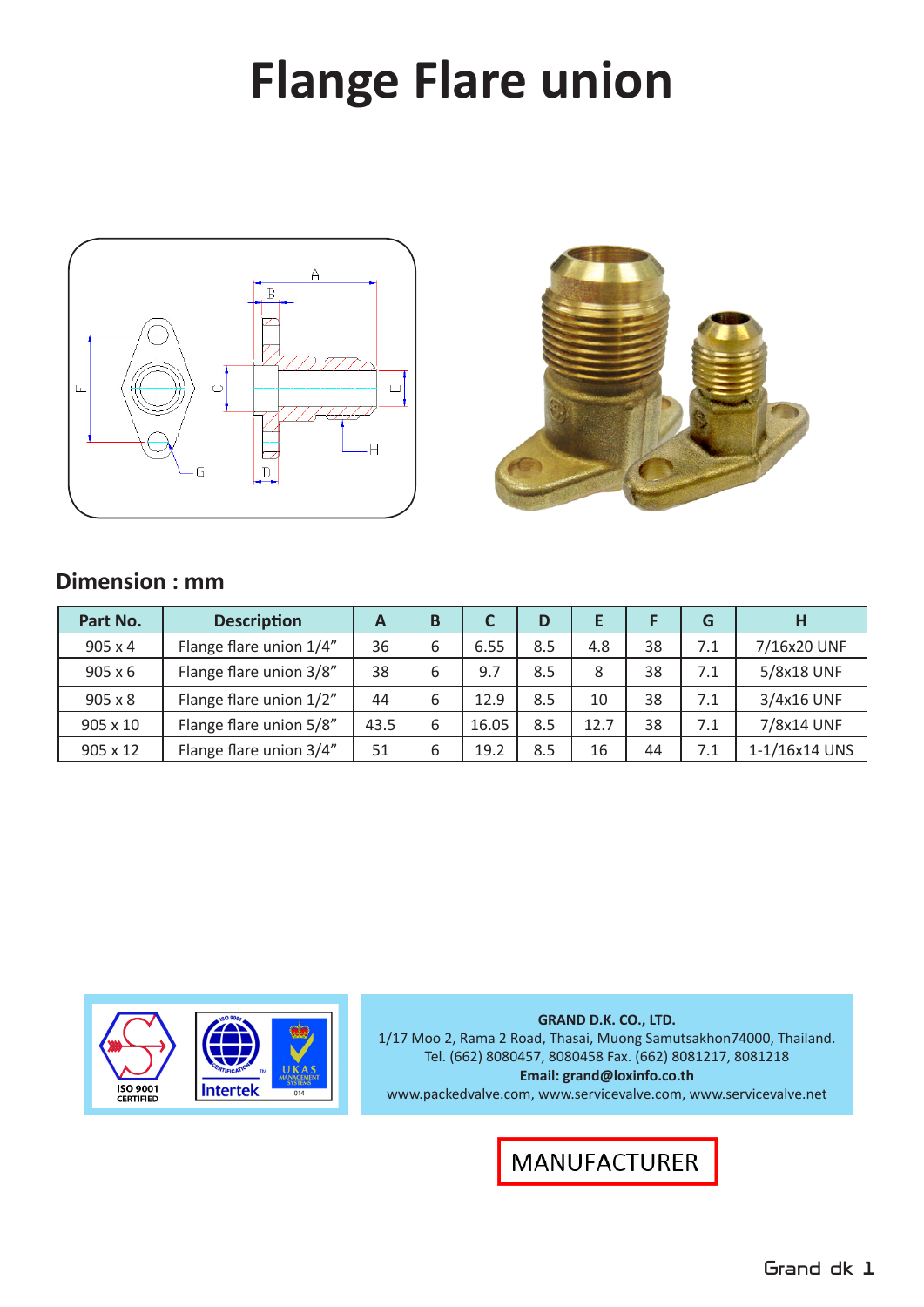# **Flange flare union set**



| Part No.        | <b>Description</b>                     |
|-----------------|----------------------------------------|
| $905 \times 4$  | Flange flare union 1/4" F - type (set) |
| $905 \times 6$  | Flange flare union 3/8" F - type (set) |
| $905 \times 8$  | Flange flare union 1/2" F - type (set) |
| 905 x 10        | Flange flare union 5/8" F - type (set) |
| $905 \times 12$ | Flange flare union 3/4" F - type (set) |

### **Flange flare union with pipe set**

| Part No.       | <b>Description</b>                           |
|----------------|----------------------------------------------|
| $905 \times 4$ | Flange flare union 1/4" with pipe set (30mm) |
| $905 \times 6$ | Flange flare union 3/8" with pipe set (30mm) |
| $905 \times 8$ | Flange flare union 1/2" with pipe set (30mm) |
| 905 x 10       | Flange flare union 5/8" with pipe set (30mm) |
| 905 x 12       | Flange flare union 3/4" with pipe set (30mm) |





**GRAND D.K. CO., LTD.** 1/17 Moo 2, Rama 2 Road, Thasai, Muong Samutsakhon74000, Thailand. Tel. (662) 8080457, 8080458 Fax. (662) 8081217, 8081218 **Email: grand@loxinfo.co.th** www.packedvalve.com, www.servicevalve.com, www.servicevalve.net

#### **MANUFACTURER**